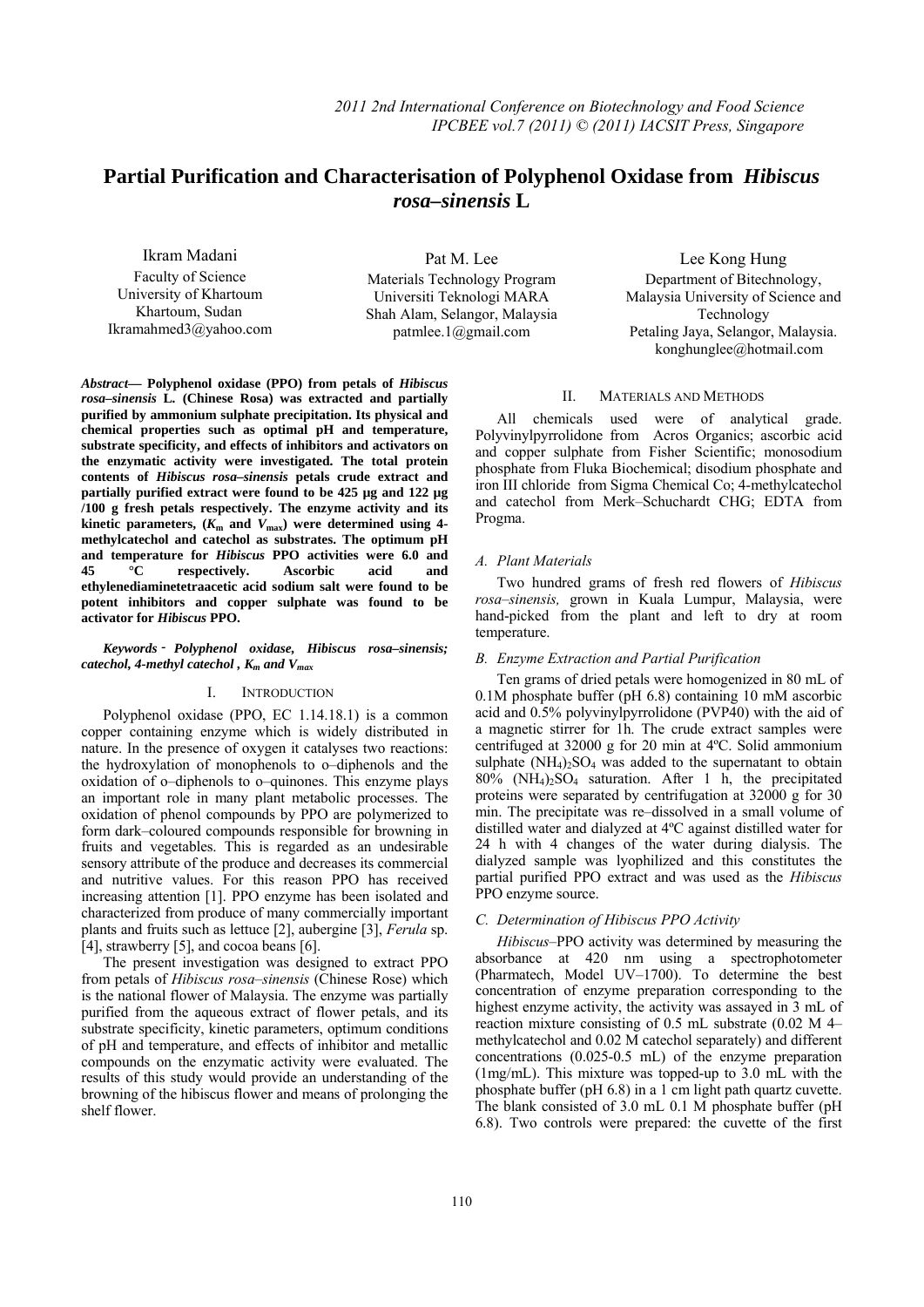control contained 2.5 mL buffer solution and 0.5 mL substrate, whereas the second control cuvette contained 2.9 mL buffer and 0.1 mL enzyme preparation. Absorbance values of these controls were subtracted from that of the sample. *Hibiscus–*PPO activity was calculated from the linear portion of the curve. The initial rate of *Hibiscus–*PPO catalyzed oxidation reaction was calculated from the slope of the absorbance–time curve. The results were expressed as absorbance increment min–1. An increase in absorbance of  $0.001$  min<sup>-1</sup> was taken as one unit of enzyme activity [7]. An enzyme preparation of 0.1 mL showed the highest activity using 4–methylcatechol as a substrate which was used in all other experiments.

# *D. Substrate Concentration and Specificity of Hibiscus PPO*

An attempt was made to select the best substrate and its optimum concentration corresponding to the highest enzyme activity. The *Hibiscus*–PPO activity was determined using two different substrates namely catechol and 4– methylcatechol at different concentrations (0.01-0.16 M). The activity was assayed in 3 mL of reaction mixture consisting of 2.4 mL phosphate buffer (pH 6.8), 0.5 mL substrate and 0.1 mL enzyme preparation (1 mg/mL). The blank consisted of 3.0 mL of 0.1 M phosphate buffer (pH 6.8). The highest enzyme activity was obtained with 0.04 M of 4–methylcatechol. Therefore the concentration of 0.04 M of 4–methylcatechol was used as the substrate in all other experiments.

# *E. Protein Estimation and Determination of Molecular Weight*

Protein content was estimated by the Lowry method [8]. Bovine serum albumin was used as a standard for the assay. To determine the molecular weight of protein in the extract, 15% gel electrophoresis (both native and SDS–denature) was run with protein marker (prestained SDS–PAGE Standards, Broad Rang, Catalog 161–0318, Control 310007460) which contains myosin (209.998 K Da), B–Galactosidase (117.068 K Da), Bovine serum albumin(97.834 K Da), Ovalbumin (55.145 K Da), Carbonic anhydrase (29.00 K Da), Lysozyme (19.720 K Da) and Aprotinin (6.50 K Da). The bands were visualized with Coomassie blue staining and their relative mobility values were measured and then calculated from the standard curve of the marker (relative mobility values against molecular weight).

## *F. Enzyme Kinetics*

For determination of Michaelis constant (*Km*) and maximum velocity (*Vmax*) values of the enzyme, *Hibiscus–* PPO activities were measured with two substrates at various concentrations. 1/V and 1/[S] values, obtained from these activity measurements, were used for drawing Lineweaver– Burk graphs.  $K_m$  and  $V_{max}$  values of *Hibiscus*–PPO, for each substrate, were calculated from Lineweaver– Burk graphs.

## *G. Effect of pH on Hibiscus–*PPO *Activity*

The effect of pH on *Hibiscus*–PPO activity was determined under standard laboratory conditions using 0.1 mL enzyme preparation, 1 mL of 0.04 M 4–methylcatechol and topped-up to 3 mL of 0.1 M sodium acetate buffer (pH 3.5-5.5) or 0.1 M sodium phosphate buffer (pH 4.5-7.4). The blank contains 3.0 mL buffer only. The optimum pH that corresponded to the highest *Hibiscus*–PPO activity was used for the study of the effect of inhibitors and temperature on enzyme activity.

## *H. Effect of Inhibitors and Metallic Ions on PPO Activity*

The effects of two inhibitors (ascorbic acid and ethylenediaminetetraacetic acid sodium salt (EDTA) and two activators (copper sulphate and ferric chloride) on *Hibiscus*– PPO activity were evaluated using 0.1 mL enzyme preparation, 1 mL of 0.04 M 4–methylcatechol as substrate, 1 mL inhibitor or activator and topped-up to 3mL with 0.1 M sodium phosphate buffer pH 6.0 at room temperature. The change in absorbance was measured spectrophotometrically at 420 nm. Control tests for inhibitors plus substrate plus buffer were also run at the same time. In addition, comparative study of the effect of copper sulphate inhibitor on enzyme activity was done at different concentrations of 0.25-0.4 mM copper sulphate using 0.04 M 4– methylcatechol at pH 6.0 and room temperature.

#### *I. Effect of Temperature on PPO Activity*

To determine the optimum temperature for *Hibiscus*– PPO, the activity of the enzyme was measured at different temperatures (25-70°C) using 0.1 mL enzyme, 1.0 mL of 0.04 M 4–methylcatechol as substrate and completed to 3 mL with 0.1 M sodium phosphate buffer (pH 6.0). The blank consisted of 3.0 mL of 0.1 M phosphate buffer. Controls were run under the same tested temperature. The reaction mixture (buffer and substrate) was heated to the appropriate temperatures by using a temperature controller attached to the cell-holder of the UV-Vis spectrophotometer. Once temperature equilibrium was reached, enzyme was added and the reaction was followed spectrophotometrically at constant temperature at given time intervals.

## III. RESULTS AND DISCUSSION

## *A. Extraction and partial purification of PPO*

The total protein concentrations of the crude extract and ammonium sulphate extract estimated using Lowry method [8] were found to be 10.113  $\mu$ g mL<sup>-1</sup> and 3.042  $\mu$ g mL<sup>-1</sup> respectively. On a fresh weight basis the total protein content of *Hibiscus* petals crude extract and ammonium sulfate extract were  $\overline{425}$  µg and  $122 \mu$ g /100 g fresh petals.

#### *B. Molecular Weight Estimation*

The analysis of SDS-PAGE gel revealed some bands in native conditions both on crude and purified extracts. As shown in Fig.1, the crude extract showed several bands with a more distinct band corresponding to a molecular weight of 70.795 K Da while the partial purified extract showed less number of bands and with a more distinct band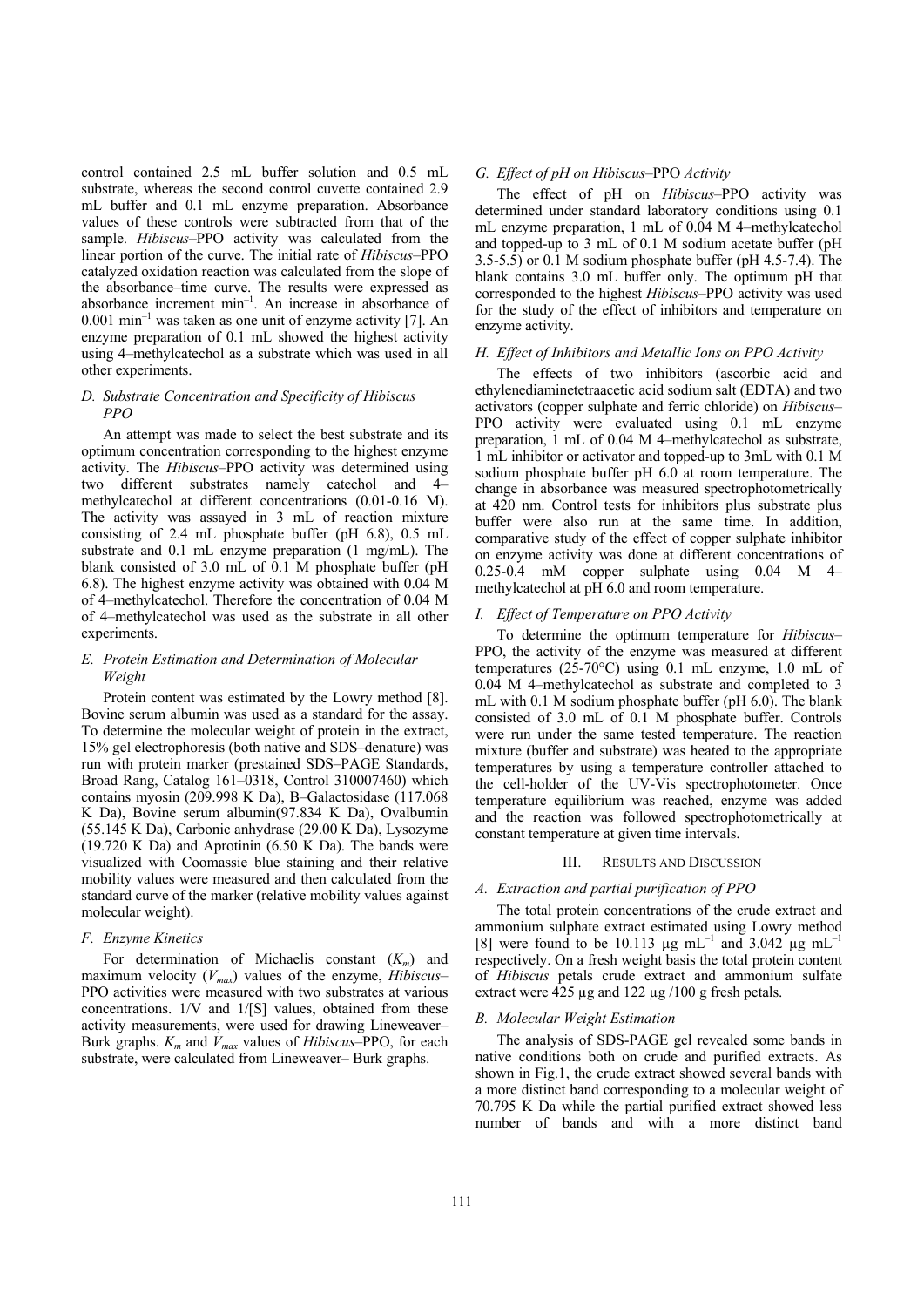corresponding to a molecular weight of 39.810 K Da. The molecular weight of PPO from other species has been reported as follows: cabbage 39 K Da [9], banana 62 K Da [10], field bean seed 120 K Da [11], and Chinese cabbage 65 K Da [12]. Our results indicate that the molecular weight of *Hibiscus*-PPO is similar to that of cabbage but lower than those of banana, field bean seed and Chinese cabbage



Figure 1. Electrophoretogram of PPO from extracts of petals of *Hibiscus rosa–sinensis.* Lane 1 protein marker; lane 2 crude extract; lane 3 partial purified extract

#### *C. Enzyme Kinetics and Substrate Specificity:*

A number of compounds was used as substrates for PPO in the literature. In this study, catechol and 4–methylcatechol were used as substrates since they are considered as the most common compounds used as substrates for PPO enzyme [2]. *Hibiscus–*PPO was determined by measuring the initial rate of quinone formation, as indicated by an increase in absorbance at 420 nm [13]. An increase in absorbance of  $0.001$  min<sup>-1</sup> was taken as one unit of enzyme activity [7]. In the present study the highest activity was detected with 0.08 M, 4–methylcatechol and 0.02 M catechol. Fig. 2 shows the variation of enzyme activity with substrate concentration. At lower concentrations (0.01 M and 0.02 M) catechol showed greater activity compared to 4–methylcatechol while at higher concentrations (0.04 - 0.16 M) 4–methylcatechol showed higher activities. The enzyme activity decreased with cate chol at higher concentrations (Fig. 1b).

Michaelis constants (*Km*) and maximum reaction velocities ( $V_{\text{max}}$ ) and specificity ( $V_{\text{max}}/K_m$ ) of the *Hibiscus*– PPO were determined at optimum pH 6.0 and 25°C using catechol and 4–methylcatechol at various concentrations. Analysis of the double reciprocal Lineweaver–Burk plots of *Hibiscus*–PPO gave  $K_m$  values of 19.23 mM for catechol and 21.98 mM for 4–methylcatechol (Table 1).



Figure 2. Variation of *Hibiscus–*PPO activity with substrate concentrations. (a): 4-methyl -catechol and (b) catechol.

The  $K<sub>m</sub>$  values were close for both substrates. The lower activities for *Hibiscus*–PPO were observed with lower concentrations of 4-methylcatechol as substrate (Fig. 1). *Km* values obtained for catechol in the literature are in the range of 19 to 21 mM for lettuce [14] whereas  $K_m$  values obtained for 4–methylcatechol by some workers were as high as 94.3 mM observed for aubergine [7].

TABLE 1 K<sub>M</sub>, V<sub>MAX</sub>, VALUES FOR *HIBISCUS*-PPO

| Substrate        | $V_{max}$ (EU/mL/min) | $K_m(mM)$ |
|------------------|-----------------------|-----------|
| Catechol         | 2137                  | 19.23     |
| 4-methylcatechol | 1616                  | 21.98     |

#### *D. Optimum pH*

Since pH exerts a strong effect on enzymatic activity, it was of interest to study the effect of pH on *Hibiscus–*PPO activity using 4-methylcatechol as a substrate. As shown in Fig.3, it was found that the optimum pH value for *Hibiscus*-PPO was 6.0 which was similar to that reported for aubergine [3] and for *Ferula* sp. [4], In general, most plants show maximum PPO activity at or near neutral pH values [15]. However, different optimum pHs for PPO obtained from various sources are reported in the literature. For example, it is reported that optimum pH values are 5.5 for strawberry [5], 7.0 for Amasya apple [16], 6.8 for cocoa beans [6] using 4–methylcatechol as a substrate



Figure 3. Effect of pH on *Hibiscus rosa–sinensis* PPO activity using sodium acetate buffer and phosphate buffer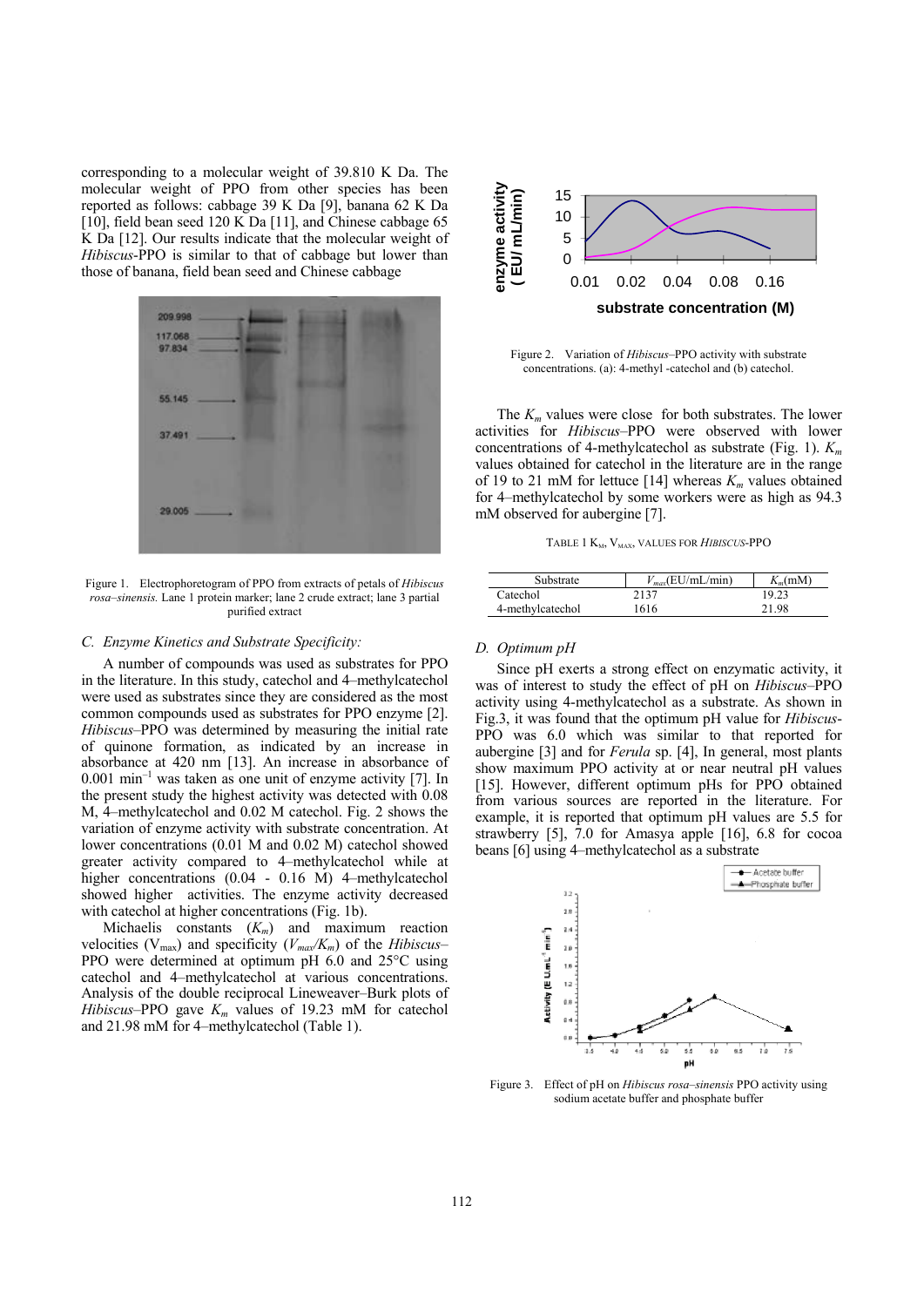#### *E. Effect of Temperature*

Effect of temperatures were assayed using 4– methylcatechol as a substrate.over a temperature range of 25- 70 °C at the optimum pH. The results are shown in Fig. 4. *Hibiscus*-PPO activity was found to increase with increasing temperature with the maximum activity being attained at 45  $\degree$ C and dropped to a sub-minimum at 70  $\degree$ C. In the literature the reported optimum temperature values were 20 °C for dog rose [17], 30 °C for aubergine [3] and 56 °C for amasya apple [18], using 4–methylcatechol as a substrate.



Figure 4. Effect of temperature on *Hibiscus* PPO activity

#### *F. Effect of Inhibitors and Metallic compounds*

There are several inhibitors, such as ascorbic acid used by researchers to prevent enzymatic browning of plants. In this work, ascorbic acid and EDTA were used to study their inhibitory effects on the activity of PPO. Fig. 5 shows that ascorbic acid is a stronger inhibitor than EDTA while iron chloride did not show any effect on the *Hibiscus* PPO activity.



Figure 5. Variation of Absorbance with time for different inhibitors and activators.

However copper sulphate was found to have an activating effect on the activity of the enzyme. Therefore an experiment was conducted to study the *Hibiscus* PPO activity as a function of copper sulfate concentrations. From the results shown in Fig. 6, it is noted that the activity

increases with increase concentration of copper sulphate and reaches a plateau at concentration range of 2.5-4 mM. This indicates that *Hibiscus* PPO is a copper enzyme and copper sulphate serves as an activator for its activity.



Figure 6. Effect of copper sulphate on *Hibiscus* PPO activity

#### IV. CONCLUSION

This is the first report on the studies of PPO from the extract of a flower, in particular *Hibiscus rosa-sinensis*. Ammonium sulphate precipitated fraction of the aqueous extract of *Hibiscus rosa-sinensis* flower demonstrated polyphenol oxidase activity and its characteristic physicochemical properties. This warrants further studies on the isolation and purification of PPO from the extract of this flower.

#### ACKNOWLEDGMENTS

Ikram Madani would like to acknowledge the help of University of Khartoum for sponsoring the Post-doctorate leave to spend six months in Malaysia University of Science and Technology. K.H. Lee and Pat M. Lee would like to thank the Ministry of Science, Technology and Innovation for the Science Fund (Project nos. 02-02-05-SF0030 and 02-01-01-SF0214).

#### **REFERENCES**

- [1] Yoruk, R., and Marshall, M. R. (2003). Physicochemical properties and function of plant polyphenol oxidase: A review. Journal of Food Biochemistry, 27, 361–422.
- [2] Gawlik–Dziki, U., Zlotek, U., and Swieca, M. (2008). Characterization of polyphenol oxidase from butter lettuce (Lactuca sativa var. capitata L.). Food Chemistry, 107, 128–135.
- [3] Dogan, M., Arslan, O., and Dogan, S. (2002). Substrate specificity, heating activation and inhibition of polyphenol oxidase from different aubergine cultivars. International Journal of Food Science and Technology, 37, 415–423.
- [4] Erat M, Sakiroglu H, Kufrevioglu IO (2006) Purification and characterization of polyphenol oxidase from Ferula sp. Food Chem. 95:503–508.
- [5] Wesche-Ebeling P, Montgomery MW. (1990) Strawberry polyphenol oxidase: extraction and partial characterization. J Food Sci 55:1320– 1325.